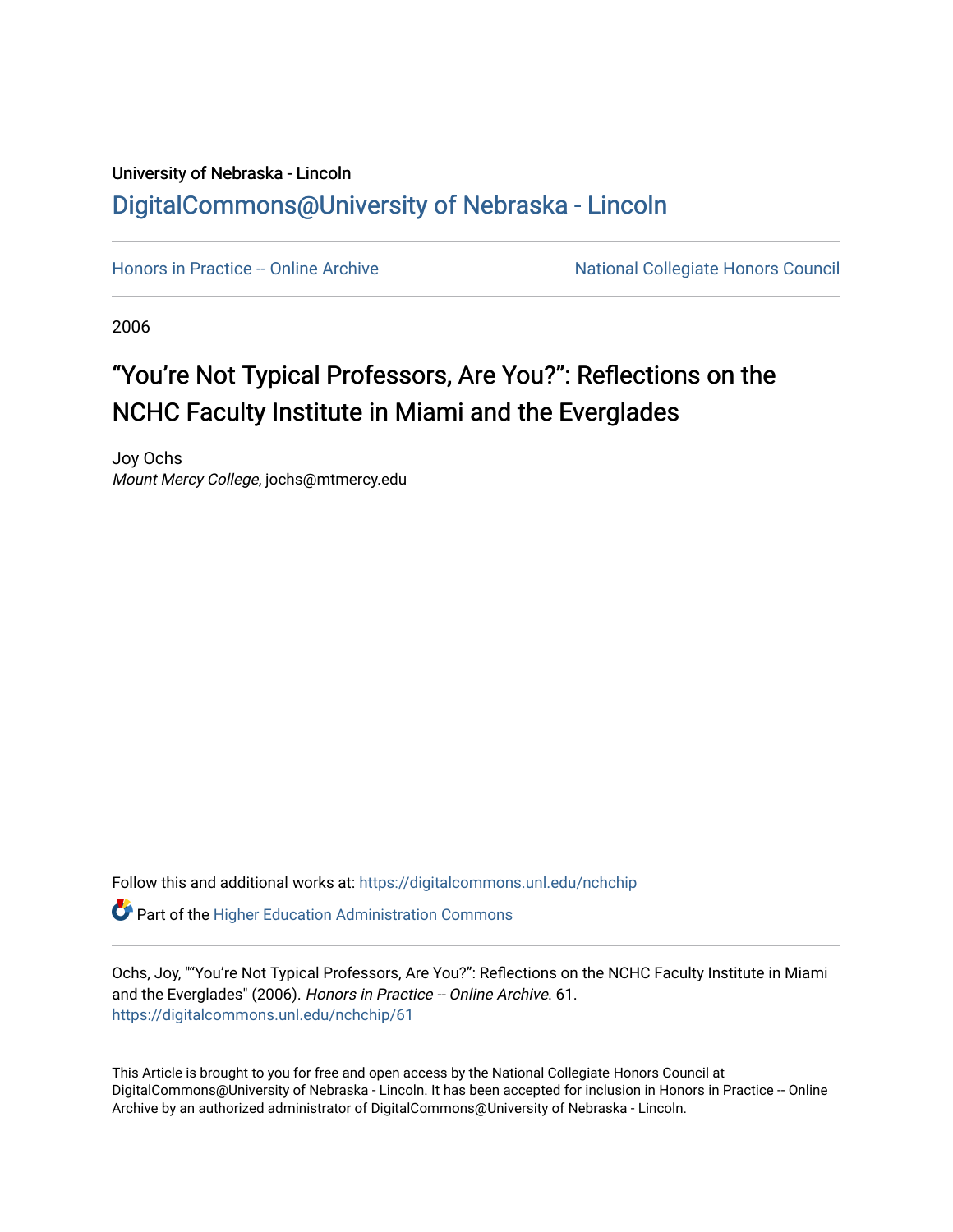**JOY OCHS** 

# **"You're Not Typical Professors, Are You?": Reflections on the NCHC Faculty Institute in Miami and the Everglades**

### **JOY OCHS**

**Mount Mercy College**

A t the close of the NCHC Faculty Institute in Miami and the Everglades, our<br>Agroup went out for a celebratory dinner at a Cuban restaurant in Miami. Between the main course and the dessert, one of our group struck up a conversation with the young man selling flowers on the sidewalk outside. As we left the restaurant a short while later, knots of participants still locked in animated conversation, the flower vendor remarked, "You're not typical professors, are you?"

He was responding to the effects of our City as Text<sup>®</sup> experience, and he hit on the quality that makes City as Text such a unique and important pedagogical method: we are not typical professors, and we do not teach typical classes. Our students—even the flower vendor—can immediately sense the difference.

What happened in Miami that produced such a noticeable effect?

At the beginning of our institute, we allowed ourselves to experience the disorientation of not knowing. As experts in our fields, we can all too easily hide behind a mask of knowing more than our students. Not knowing is an uncomfortable place to be. But for our students, the disorientation of not knowing is their primary state of being. By putting ourselves as instructors in the same position as our students, we create a space for a new kind of learning to take place. The subject matter is no longer a holy relic to be passed carefully from master to disciple. Instead, the subject matter emerges in the process of examination by teacher and students alike. In fact, in the City as Text approach, there is no distinction between teacher and student: the learning process is undertaken equally by all.

For many participants of this faculty institute, the disorientation of not knowing began the moment we stepped off the plane. If Miami was our subject, we knew scarcely anything about it, from the climate (we northerners were simply dressed wrong) to the linguistic barriers (some shopkeepers speak only Spanish). Even the Institute's choice of hotel was disorienting, replacing the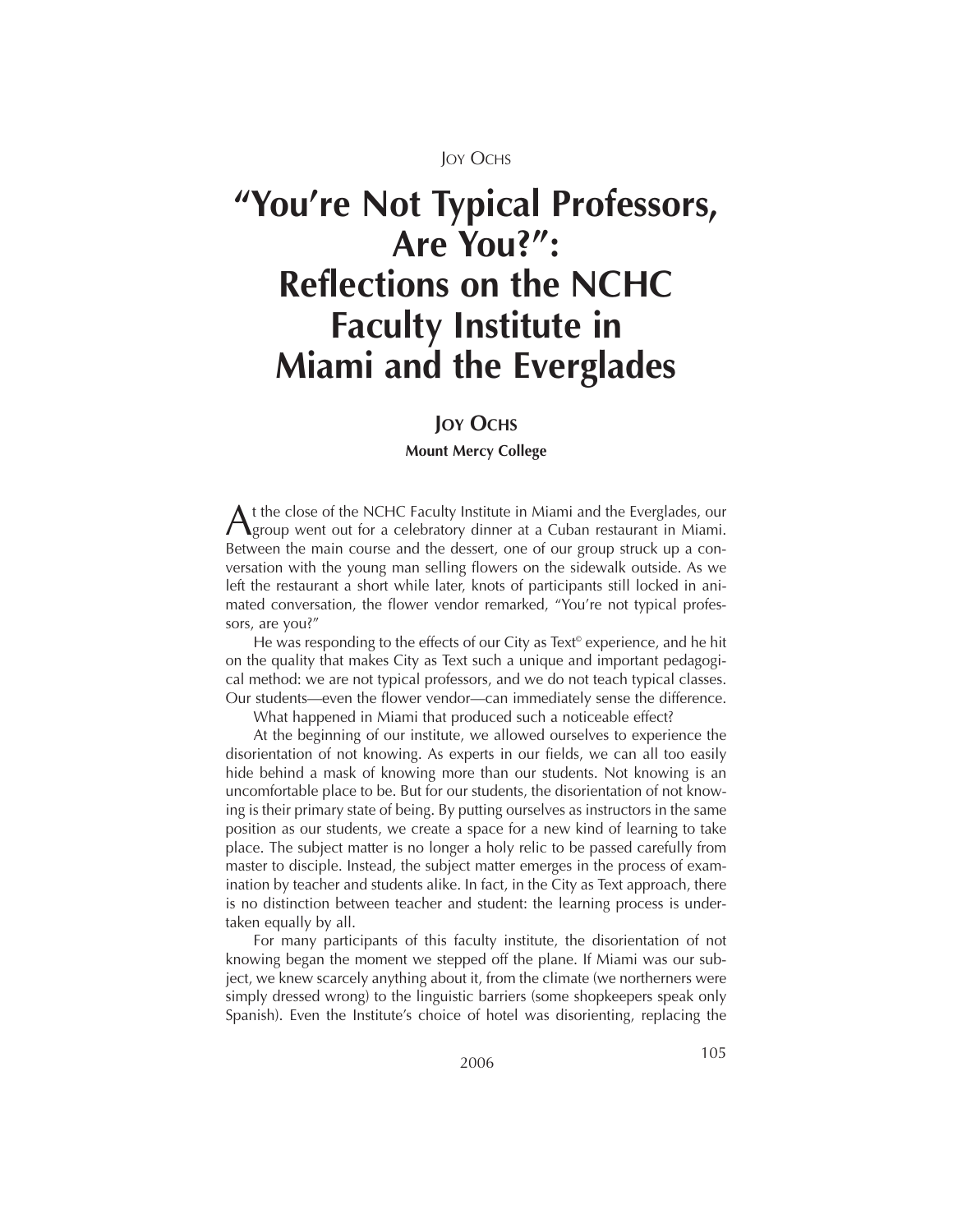expected box hotel and all its amenities with a quirky and incommodious hostel. My room, just big enough for a bed and a chair, was located a block away from the front desk, in a courtyard behind an unmarked iron gate. I hadn't packed shampoo, pens, or an iron, expecting to find them in my room. The Clay Hotel offered none of these; my room also lacked an alarm clock and a working telephone. One member of our group was so thrown off balance by this unfamiliar environment that he actually left to go book a room at a more traditional hotel before lack of vacancies drove him back again. However, the strangeness of this environment served a specific purpose: it knocked us out of the complacency of routine and forced us to interact with the environment in innovative ways. No alarm clock? Open the curtains and sleep facing the place where the sun will come up. Program your cell phone to vibrate in the morning. Purchase a cheap clock at the local thrift store. In a state of disorientation, we had to be more receptive to our environment than if everything happened according to expectations. This initial disorientation primed us for the City as Text excursion on the second day.

On the second day of the Institute our task was to move from the disorientation of not knowing to the responsibility of finding out for ourselves. The City as Text methodology calls for three levels of information-gathering: mapping, observing, and listening. We were sent out in groups of three to different sections of Miami Beach, where we would make our observations and then report back to the group. We first had to map our area—or define the boundaries and parameters of the space. The boundaries aren't simply geographical; we looked at things like patterns of usage (what defines this as a residential rather than a commercial space?), demographics (is this an integrated or segregated neighborhood? High income or low income?), and design (does this space have a coherent sense of place, or is it fragmented?). Next, we made observations and listened to residents in order to discern the significance of the place. Patterns not immediately obvious from the mapping exercise began to emerge.

The disorientation of not knowing primed us to be receptive to our subjects—to prepare to see them in unanticipated ways. The topic of our institute was "Built and Endangered Environments," with on-site exploration of Miami Beach and the Everglades. Without setting foot in either place, we all made the reasonable assumption that Miami Beach was the built and the Everglades the endangered environment. But once we were on site and responsible for finding out for ourselves, we found we had to reconsider and revise our definitions of "built" and "endangered." Tasked with learning about the nature of these two places, we quickly found that we had to discard what we thought we knew and pay attention to what was actually there. For instance, my perceptions of a modest residential neighborhood in Miami Beach changed significantly when I learned that monolithic high-density, high-rise housing was encroaching on the dwindling areas of single-family residences. Under the pressure of high-profit developments, this more modest neighborhood was endangered. Already, workers in the service sector, such as the doorman and the street sweeper we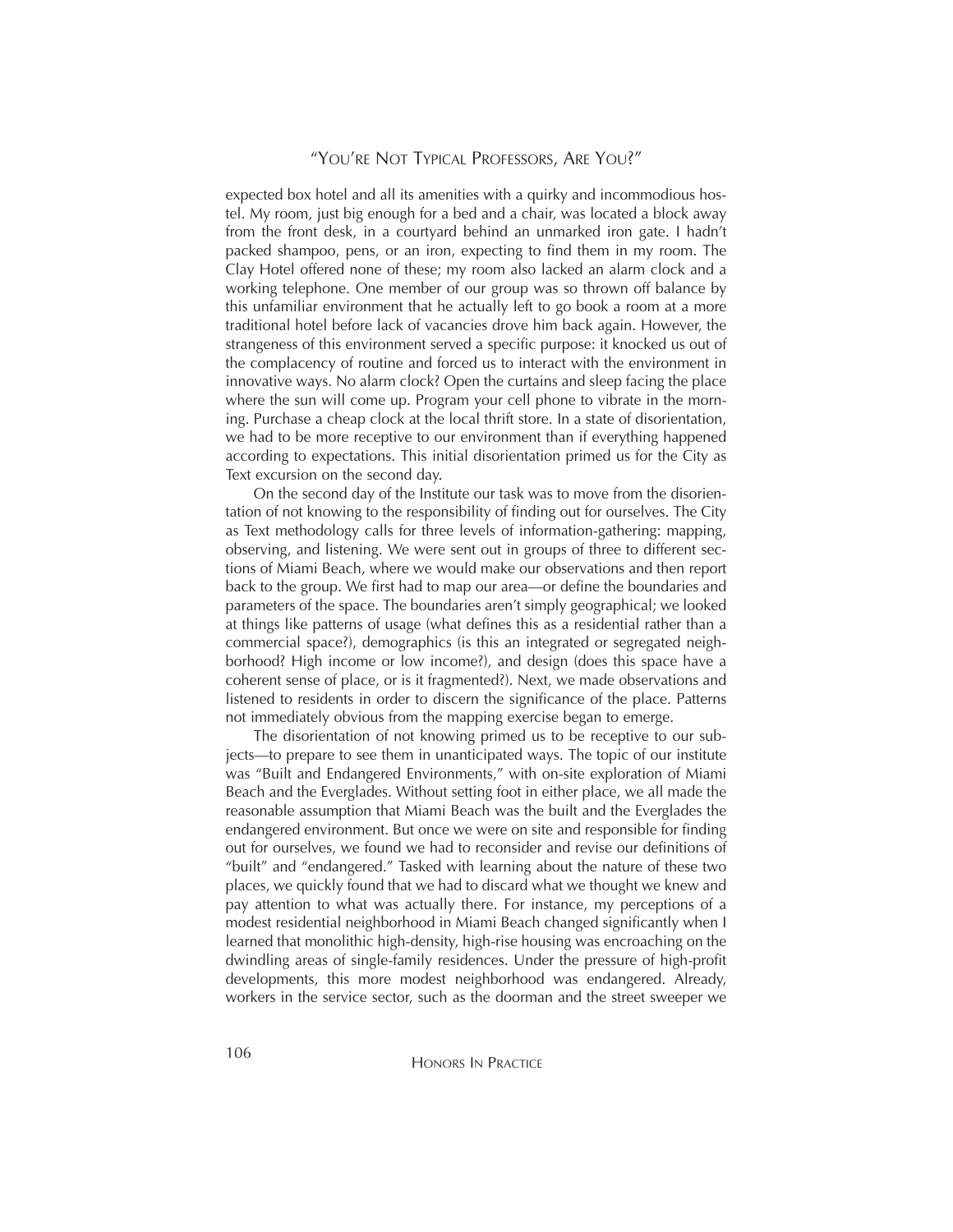#### **JOY OCHS**

interviewed, couldn't afford to live in Miami Beach. What will happen as even more of the modest dwellings are replaced by luxury condominiums? Even the beach of Miami Beach is endangered as waterfront condominium complexes wall off sections of beach for their residents' private use.

The Everglades were no less surprising when we explored them on our third day. Our preconceptions of this place were of a wilderness inhabited by alligators and mosquitoes and prohibitive to human intrusion. Our actual experience of this wilderness left a far more positive impression as we gawped in delight at the sight of wood storks and gallinules. But finally, as we learned about the bedrock and the periphyton and the sedges and the Water Conservation District, our perceptions changed once again as we came to understand this endangered wetland as a built environment in its own way both built by natural processes into a complex ecosystem over thousands of years, and built in the sense that the points of human intersection with this natural area are carefully controlled. The paved trail at Shark Valley creates conditions that attract more wildlife and simultaneously constrains human opportunities to view this wildlife. Additionally, by some human calculations, the Everglades are allowed to exist only because they serve the anthropocentric function of drinking water reservoir. In the process of finding out for ourselves finding out by standing knee-deep in water with algal muck between our toes we resolved our hazy notions of Everglades-as-wilderness into myriad facets of the place as it is.

A product of the responsibility of finding out for ourselves was an increased self-awareness of ourselves as learners. Participating in experiential learning does not allow students the passive option of hanging back and forming an opinion later. Immersed in the experience, one must constantly assess and refine one's perceptions. This process is enhanced by working with others. Perhaps the most transformative moments came during the "debriefing" portions of the institute, where, after time for private writing and reflection, groups and individuals were invited to share what they had learned about our two onsite locations. Because as observers we all came from different backgrounds biologists, literary scholars, a policy maker, a geologist, a chemist—no two people saw the same details or discerned the same patterns. Returning from a walkabout and comparing notes, our own observations were thrown into sharp focus by the context provided by others. My own observations about workers in the service sector not being able to afford housing picked up new resonances when a biologist described the process of "unnatural selection" at work in the poor neighborhoods. In the Everglades, individuals focused on water, the plants, the reptiles, the birds, the man-made structures, and from all of these a more comprehensive picture emerged. Excitingly, our subject came into being in the process of exploring it. And our self-awareness as observers increased in the process.

To me, the most important aspect of this whole experience was this: that no matter what the fifteen of us—professors from around the country and from